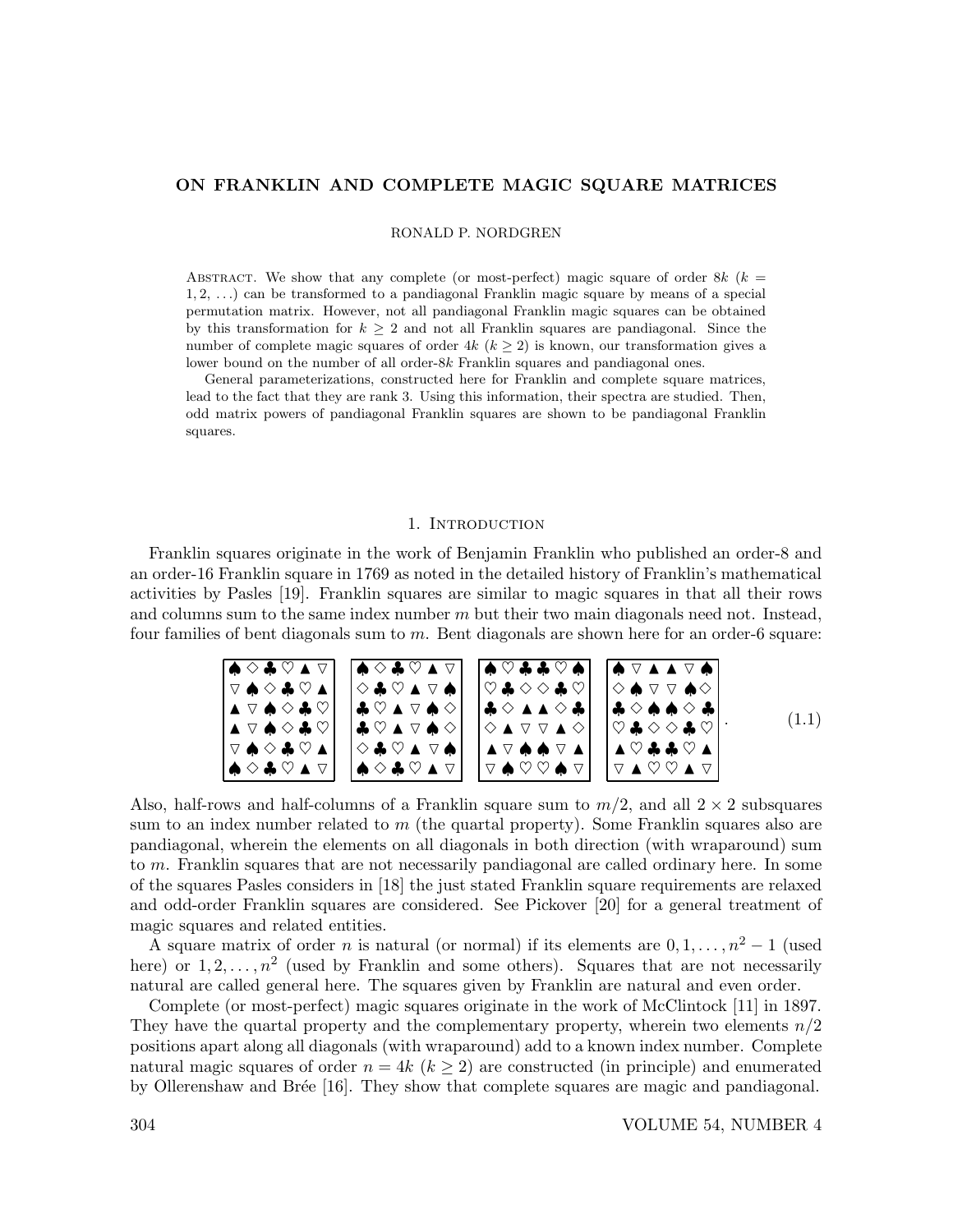In the next section matrix algebraic definitions are given for magic squares, pandiagonal squares, Franklin squares, and complete squares. The reader may wish to consult these definitions before reading further in this introduction.

Methods for constructing Franklin squares are reviewed by Pasles [17, 18, 19] and the author [15] who gives a systematic construction for natural ones of order 8k that reproduces Franklin's original squares for  $k = 1, 2$  and that of Jacobs [8] for  $k = 3$ . Numerical generation and enumeration of all natural order-8 natural Franklin squares is carried out by Schindel, et al. [22]. From an exhaustive numerical search, Hurkens [7] concludes that there are no natural Franklin squares of order 12 and he gives constructions for many higher orders.<sup>1</sup> Ahmed [1] gives an algebraic-geometric method of constructing and enumerating general Franklin squares. This provides a crude upper bound on the number of natural ones of order 8.

**Transformation**. Here we obtain a transformation of a complete magic square of order  $8k$ to a pandiagonal Franklin magic square, thereby confirming a conjecture in [22]. Our transformation involves pre- and post-multiplication of the complete square matrix by a special permutation matrix whose construction is specified. For order 8 our transformation is identical to the row/column permutations used in [22] to transform a pandiagonal Franklin square to a complete square. Verification of our transformation rests on a parameterization constructed for general quartal squares of even order. Also, we show that magic quartal squares are pandiagonal. Thus, a magic Franklin square is pandiagonal. Our parameterizations are specialized to general complete squares and general pandiagonal and ordinary Franklin squares of order-4k  $(k \geq 2)$ .

The inverse of our transformation generates a pandiagonal quartal magic square from a pandiagonal Franklin square of order-8k. Our parameterizations show that all such generated squares are complete only for order 8 as in [22]. For higher orders  $8k$  ( $k \geq 2$ ) the parameterizations indicate that there are many more pandiagonal Franklin squares than complete squares and many more ordinary Franklin squares than pandiagonal ones (as expected). Thus, not all pandiagonal Franklin squares of order  $8k$  ( $k \geq 2$ ) can be obtained from complete ones by our transformation. Since the number of order-  $4k$  ( $k \geq 2$ ) natural complete magic squares is known [16], our transformation gives a lower bound on the number of order-8k natural pandiagonal and ordinary Franklin squares. Also, our parameterizations lead to a crude upper bound on the number of natural squares of each type. In addition, our parameterizations may be useful for finding numerical natural Franklin squares of order 4k.

Spectra. From our parameterization for general quartal squares, natural ones are found to be rank 3 which agrees with Sylvester's rank inequality. This result applies to all natural complete and Franklin squares and is confirmed by the numerical results for all order-8 Franklin squares [22] as noted in [4]. Using the rank-3 information, we investigate the spectra of general quartal squares and show that magic ones have one pair of eigenvalues  $\pm \lambda$ . If such square matrices are natural and  $\lambda \neq 0$ , then they are diagonalizable. This result applies to all natural complete and pandiagonal Franklin squares. Also, we use the spectra information to show that odd matrix powers of pandiagonal Franklin squares are pandiagonal Franklin squares.

## 2. DEFINITIONS

Let us begin with a brief review of definitions of certain special squares regarded as matrices. The definitions that follow involve  $u$  - unity vector,  $u_1, u_2$  - half unity vectors,  $U$  - unity matrix,

<sup>&</sup>lt;sup>1</sup>Readers of TFQ may recall that Brown [3] shows that there are no magic squares with distinct entries chosen from the set of Fibonacci numbers  $1, 2, 3, 5, 8, \ldots$ . However, Freitag [6] gives a representation for order 4 magic squares with entries that are Fibonacci numbers or the sum of two Fibonacci numbers.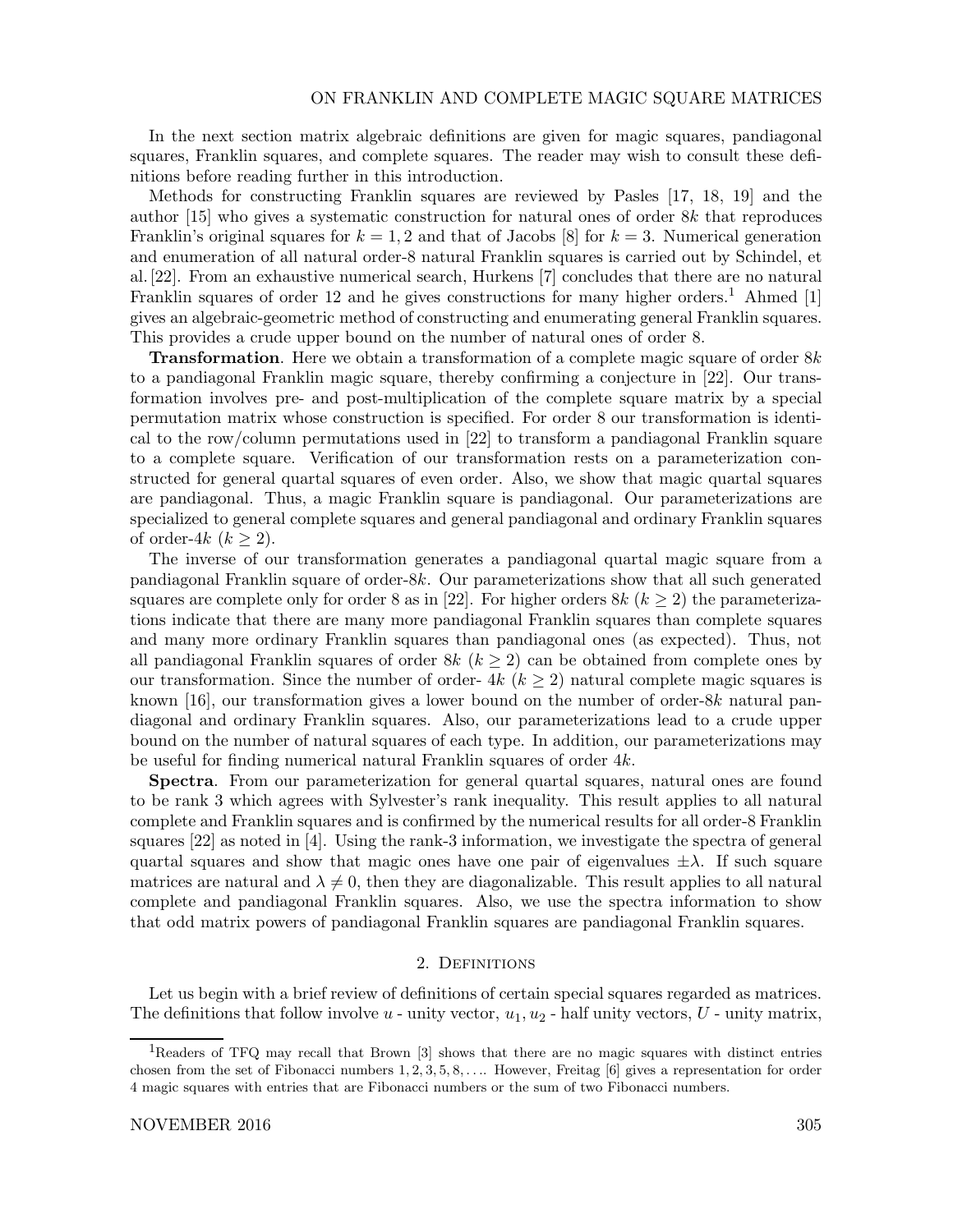$U_1$  - half unity matrix,  $I$  - identity matrix,  $R$  - reflection matrix, and  $K$  - shifter matrix. For order  $n = 4$  these are

$$
u_1 = \begin{bmatrix} 1 & 1 & 0 & 0 \end{bmatrix}^T, \quad u_2 = \begin{bmatrix} 0 & 0 & 1 & 1 \end{bmatrix}^T, \quad u = u_1 + u_2 = \begin{bmatrix} 1 & 1 & 1 & 1 \end{bmatrix}^T, \quad (2.1)
$$

$$
U = \begin{bmatrix} 1 & 1 & 1 & 1 \ 1 & 1 & 1 & 1 \ 1 & 1 & 1 & 1 \ 1 & 1 & 1 & 1 \end{bmatrix}, \quad U_1 = \begin{bmatrix} 1 & 1 & 0 & 0 \ 1 & 1 & 0 & 0 \ 1 & 1 & 0 & 0 \ 1 & 1 & 0 & 0 \end{bmatrix}, \quad R = \begin{bmatrix} 0 & 0 & 0 & 1 \ 0 & 0 & 1 & 0 \ 0 & 1 & 0 & 0 \ 1 & 0 & 0 & 0 \end{bmatrix}, \quad K = \begin{bmatrix} 0 & 0 & 0 & 1 \ 1 & 0 & 0 & 0 \ 0 & 1 & 0 & 0 \ 0 & 0 & 1 & 0 \end{bmatrix},
$$

and similarly for higher even order. The matrix product  $KM$  shifts the elements of a square matrix  $M$  down one row (bottom row to top) and  $MK$  shifts them one column left (first column to last). Matrix powers of K enable multiple row/column shifts. Also,  $K^0 = K^n = I$ and  $K^{\frac{n}{2}}RK^{\frac{n}{2}} = R$ .

A magic square matrix M satisfies the following row, column, and two main-diagonal sum conditions:

$$
Mu = mu, \t M^T u = mu,
$$
  
\n
$$
UM = MU = mU, \t UM^T = M^TU = mU,
$$
\n(2.2)

$$
\text{tr}\left[M\right] = m, \qquad \text{tr}\left[RM\right] = m,\tag{2.3}
$$

where m - magic sum index,  $M<sup>T</sup>$  - transpose of M, and tr  $[M]$  - trace of M. If M satisfies  $(2.2)$ , but not necessarily  $(2.3)$ , then M is semi-magic. If M satisfies  $(2.3)$ , but not necessarily  $(2.2)$ , then M is *diagonal-magic*. A square matrix of order n is *natural* if its elements are  $0, 1, \ldots, n^2-1$  for which  $m = n(n^2-1)/2$ . Squares that are not necessarily natural are called general. In what follows all special squares (to be defined next) are general unless otherwise noted.

In a pandiagonal square matrix  $M_P$ , the elements on all diagonals in both directions (with wraparound), sum to  $m$ , i.e.

$$
\text{tr}\left[K^{i}M_{P}\right] = m, \quad \text{tr}\left[K^{i}RM_{P}\right] = m, \quad i = 0, 1, \dots, n - 1. \tag{2.4}
$$

A pandiagonal square is diagonal-magic by definition.

In a quartal square matrix Q, the sum of all  $2 \times 2$  subsquares (including broken ones) is  $2r$ , i.e.

$$
(I + K) Q (I + K) = 2rU,
$$
\n(2.5)

where r is an *auxiliary index*. The following identities for a quartal square matrix  $Q$  follow from  $(2.5)$  as given in [16] (in element form) and [13] (in matrix form):

$$
Q(I+K) = K^{2i}Q(I+K), \quad (I+K)Q = (I+K)QK^{2i}, \quad i = 0, 1, \dots, \frac{n}{2} - 1. \tag{2.6}
$$

A complete (or most-perfect) square matrix C of order  $n = 4k$  is quartal and has the *complementary* property wherein the sum of any element of  $C$  and its counterpart element  $n/2$  positions along the same diagonal in both directions (with wraparound) is r, i.e.

$$
C + K^{\frac{n}{2}} C K^{\frac{n}{2}} = rU,
$$
\n(2.7)

where r can be shown to be the same r as in  $(2.5)$ . It is known [16] that a complete square C can be transformed to another complete square  $C'$  by the shifting transformation

$$
C' = K^i C K^j \tag{2.8}
$$

which can be used to transform C to standard form with the element  $C'_{1,1} = 0$ . This transformation also applies to quartal and pandiagonal squares. Next, we give two theorems that follow from the definitions.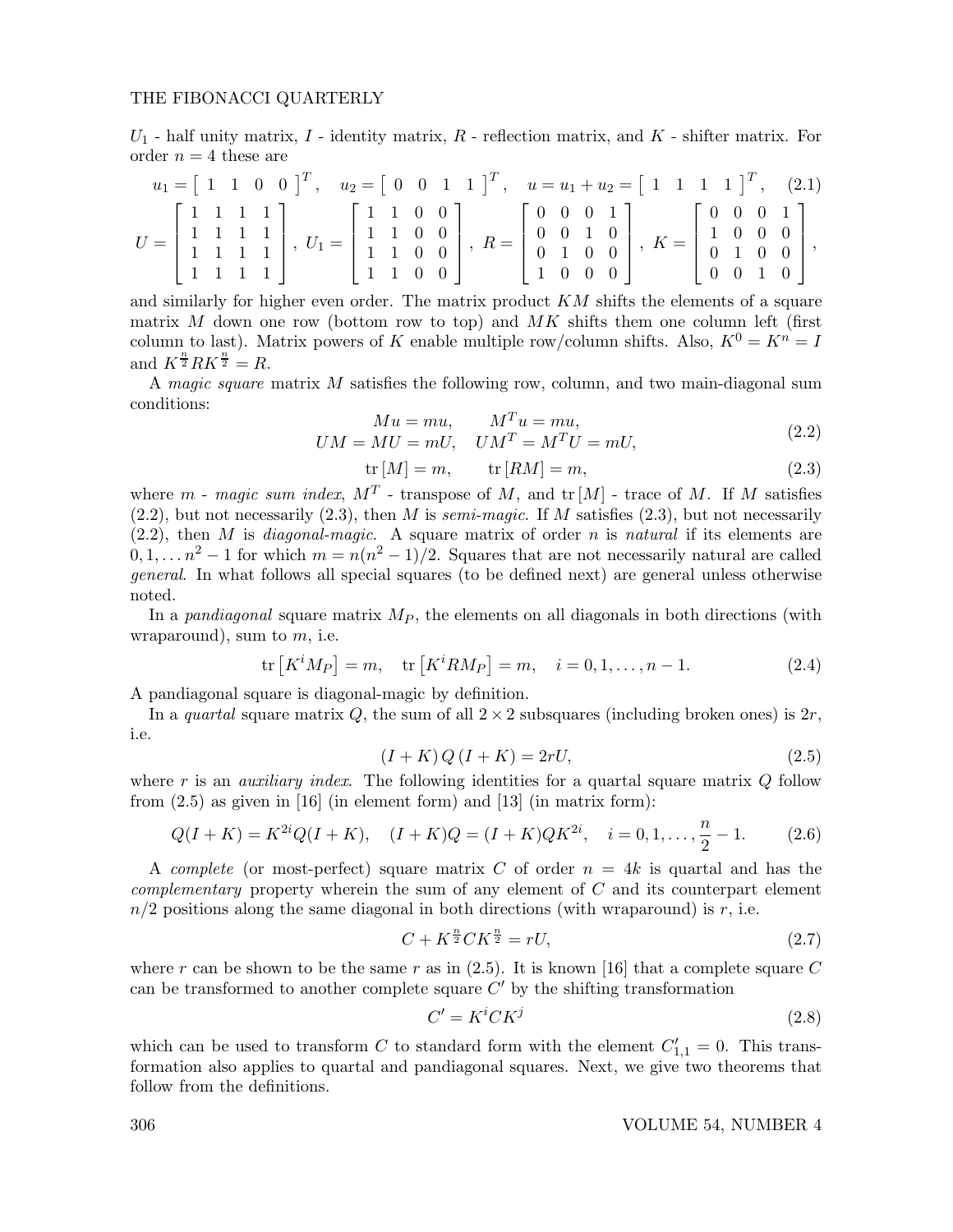**Theorem 2.1.** A complete square is magic and pandiagonal. For a semi-magic quartal square

$$
m = \frac{n}{2}r.\tag{2.9}
$$

Proofs by Ollerenshaw and Brée [16] can be verified by matrix operations on the relevant defining equations. The pandiagonal property follows directly from (2.7). Also, we found the following (apparently) new and useful result.

Theorem 2.2. A quartal magic square Q is pandiagonal.

*Proof.* On applying U to (2.5) with (2.2), (2.9) follows. The trace of  $K^{i} \times$  (2.5) then gives

$$
\text{tr}\left[K^{i}Q\right] + 2\text{tr}\left[K^{i+1}Q\right] + \text{tr}\left[K^{i+2}Q\right] = 4m, \quad i = 0, 1, \dots, n-1. \tag{2.10}
$$

On solving this system of linear equations together with  $(2.3)_1$ , one obtains  $(2.4)_1$  with  $M_P =$ Q. Similarly, the trace of  $K^{i}R \times (2.5)$  and  $(2.3)_2$  lead to  $(2.4)_2$ , hence, Q is pandiagonal<sup>2</sup>.  $\Box$ 

A Franklin square matrix  $F$  (as considered here) must satisfy three requirements. First, it must be quartal. Second, the sum of its upper and lower half-columns and right and left half-rows must be  $m/2$ , i.e.,

$$
Fu_1 = Fu_2 = F^T u_1 = F^T u_2 = \frac{m}{2}u \tag{2.11}
$$

which makes F semi-magic and requires that  $n = 4k$  for a natural Franklin square. Third, the elements on its *bent diagonals* must sum to  $m$ . A square has four families of bent diagonals as illustrated in the Introduction. The bent-diagonal sum conditions can be expressed in matrix form by introducing the matrix  $X$  with elements  $X_{ij}$  defined as

$$
X_{ij} = \begin{cases} 1, & \text{if } i \le n/2 \text{ and } j = i; \\ 1, & \text{if } i > n/2 \text{ and } j = n + 1 - i; \\ 0, & \text{otherwise.} \end{cases}
$$
(2.12)

Then, the following theorem provides a convenient way to enforce or check the bent diagonal sum conditions.

**Theorem 2.3.** If X and  $F^TX$  are pandiagonal, then F satisfies the bent-diagonal sum conditions.

*Proof.* To illustrate this, consider the order-4 matrix  $F$  with element  $F_{ij}$  and form

$$
FX = \begin{bmatrix} F_{11} & F_{12} & F_{13} & F_{14} \\ F_{21} & F_{22} & F_{23} & F_{24} \\ F_{31} & F_{32} & F_{33} & F_{34} \\ F_{41} & F_{42} & F_{43} & F_{44} \end{bmatrix} \begin{bmatrix} 1 & 0 & 0 & 0 \\ 0 & 1 & 0 & 0 \\ 0 & 1 & 0 & 0 \\ 1 & 0 & 0 & 0 \end{bmatrix} = \begin{bmatrix} F_{11} + F_{14} & F_{12} + F_{13} & 0 & 0 \\ F_{21} + F_{24} & F_{22} + F_{23} & 0 & 0 \\ F_{31} + F_{34} & F_{32} + F_{33} & 0 & 0 \\ F_{41} + F_{44} & F_{42} + F_{43} & 0 & 0 \end{bmatrix},
$$
  
\n
$$
F^T X = \begin{bmatrix} F_{11} & F_{21} & F_{31} & F_{41} \\ F_{12} & F_{22} & F_{32} & F_{42} \\ F_{13} & F_{23} & F_{33} & F_{43} \\ F_{14} & F_{24} & F_{34} & F_{44} \end{bmatrix} \begin{bmatrix} 1 & 0 & 0 & 0 \\ 0 & 1 & 0 & 0 \\ 0 & 1 & 0 & 0 \\ 1 & 0 & 0 & 0 \end{bmatrix} = \begin{bmatrix} F_{11} + F_{41} & F_{21} + F_{31} & 0 & 0 \\ F_{12} + F_{42} & F_{22} + F_{32} & 0 & 0 \\ F_{13} + F_{43} & F_{23} + F_{33} & 0 & 0 \\ F_{14} + F_{44} & F_{24} + F_{34} & 0 & 0 \end{bmatrix}
$$
\n(2.13)

in which all diagonals in both directions (with wraparound) sum to the four bent-diagonal sums of F. The equivalence of these pandiagonal conditions on  $FX$  and  $F^T X$  to the bent-diagonal sum conditions are easily seen to extend to higher even-order  $F$ .

<sup>&</sup>lt;sup>2</sup>The proof given in [16] is for a complete square and uses  $(2.7)$ .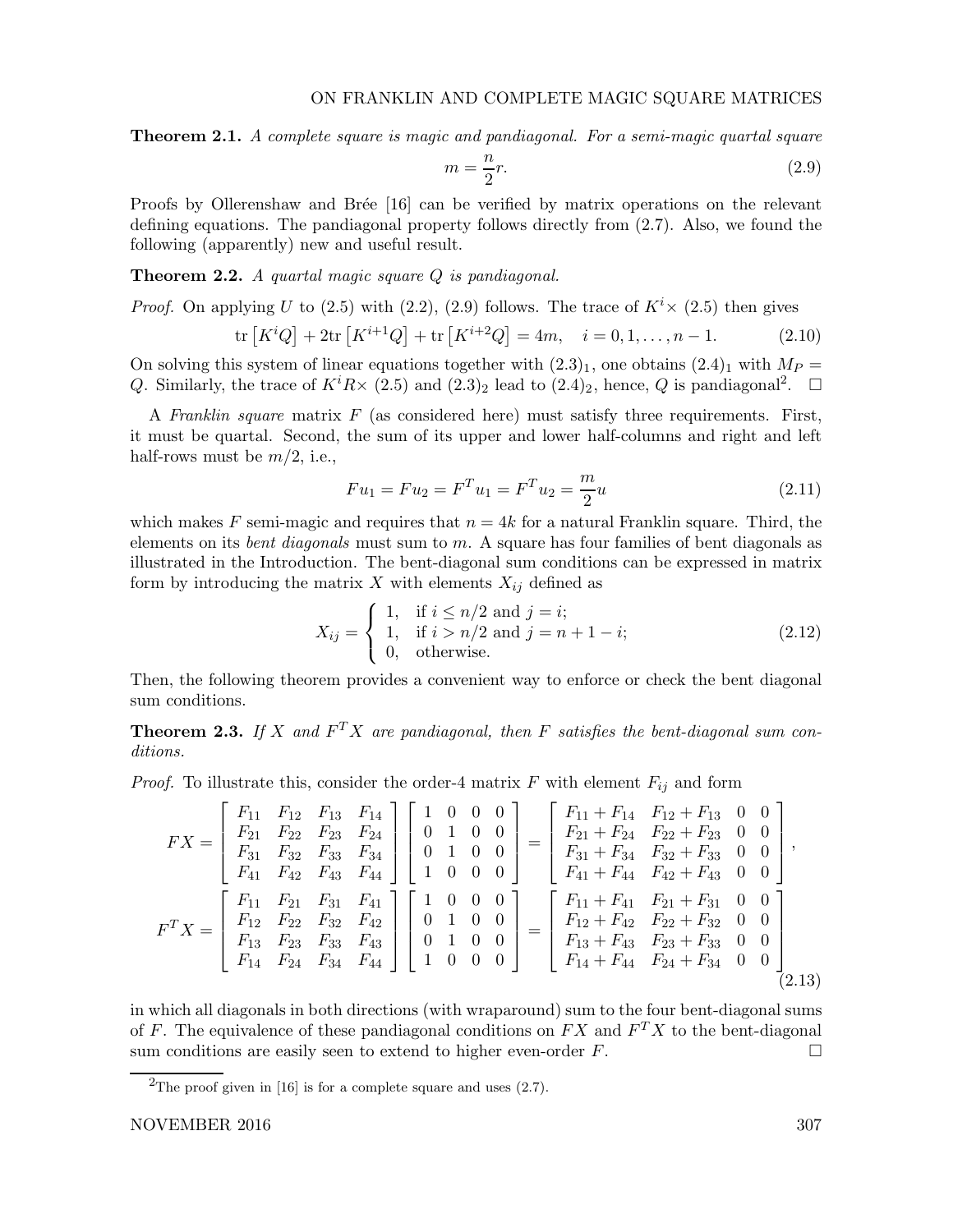The pandiagonal condition on  $FX$  and  $F^TX$  can be enforced or checked using (2.4). A simpler form of the bent-diagonal sum conditions for a semi-magic quartal  $F$  is developed in the next section. As shown by Pasles [18], the lowest even-order for existence of a natural Franklin square is 8. He also considers squares with different Franklin conditions and oddorder Franklin squares. A Franklin square of order 8k can be transformed to standard form with the element  $F_{1,1} = 0$  using permutations of the type given by Ahmed [1] and Hurkens [7]. Franklin squares also may be pandiagonal. If they are not necessarily pandiagonal, they are called ordinary.

## 3. Quartal Square Parameterization

We construct a general parameterization for even-order quartal squares and apply it to obtain two useful identities. In a later section this parameterization is specialized to obtain general parameterizations for complete and Franklin squares.

The following quartal square matrix  $Q_n$  of even order n is constructed by applying the quartal property to construct the  $2 \times 2$  square in its upper left corner and proceeding sequentially to construct  $2 \times 2$  squares down and to the right:

$$
Q_{n} = \begin{bmatrix}\n\gamma & \alpha_{2} & \alpha_{3} & \alpha_{4} \\
\beta_{2} & 2r - \gamma - \alpha_{2} - \beta_{2} & \gamma - \alpha_{3} + \beta_{2} & 2r - \gamma - \alpha_{4} - \beta_{2} \\
\beta_{3} & \gamma + \alpha_{2} - \beta_{3} & -\gamma + \alpha_{3} + \beta_{3} & \gamma + \alpha_{4} - \beta_{3} \\
\beta_{4} & 2r - \gamma - \alpha_{2} - \beta_{4} & \gamma - \alpha_{3} + \beta_{4} & 2r - \gamma - \alpha_{4} - \beta_{4} \\
\beta_{5} & \gamma + \alpha_{2} - \beta_{5} & -\gamma + \alpha_{3} + \beta_{5} & \gamma + \alpha_{4} - \beta_{5} \\
\vdots & \vdots & \vdots & \vdots & \vdots \\
\beta_{n-1} & \gamma + \alpha_{2} - \beta_{n-1} & -\gamma + \alpha_{3} + \beta_{n-1} & \gamma + \alpha_{4} - \beta_{n-1} \\
\beta_{n} & 2r - \gamma - \alpha_{2} - \beta_{n} & \gamma - \alpha_{3} + \beta_{n} & 2r - \gamma - \alpha_{4} - \beta_{n} \\
\alpha_{5} & \cdots & \alpha_{n-1} & \alpha_{n} \\
\gamma - \alpha_{5} + \beta_{2} & \cdots & \gamma - \alpha_{n-1} + \beta_{3} & \gamma + \alpha_{n} - \beta_{3} \\
-\gamma + \alpha_{5} + \beta_{3} & \cdots & -\gamma + \alpha_{n-1} + \beta_{3} & \gamma + \alpha_{n} - \beta_{3} \\
\gamma - \alpha_{5} + \beta_{4} & \cdots & \gamma - \alpha_{n-1} + \beta_{4} & 2r - \gamma - \alpha_{n} - \beta_{4} \\
-\gamma + \alpha_{5} + \beta_{5} & \cdots & -\gamma + \alpha_{n-1} + \beta_{5} & \gamma + \alpha_{n} - \beta_{5} \\
\vdots & \vdots & \vdots & \vdots \\
-\gamma + \alpha_{5} + \beta_{n-1} & \cdots & -\gamma + \alpha_{n-1} + \beta_{n-1} & \gamma + \alpha_{n} - \beta_{n-1} \\
\gamma - \alpha_{5} + \beta_{n} & \cdots & \gamma - \alpha_{n-1} + \beta_{n} & 2r - \gamma - \alpha_{n} - \beta_{n} \\
\end
$$

 $Q_n$  has  $2n-1$  free parameters, namely the integers  $\gamma$  and  $\alpha_i$ ,  $\beta_i$ ,  $(i = 2, 3, \ldots n)$ . The quartal property of  $Q_n$  can be verified by (2.5) for any specific even-order n. As clear from its construction, any even-order quartal square can be represented by  $Q_n$ . Of course  $Q_n$  is natural only for a limited set of its free parameters. Examination of  $(3.1)$  for odd n shows that only a trivial one-parameter  $Q_n$  involving  $\gamma$  and  $r$  is possible.

From  $(3.1)$  it is not difficult to verify the following useful identities for a quartal matrix  $Q$ :

$$
(I + K) Qu_1 = \frac{n}{2} ru, \quad (I + K) Qu_2 = \frac{n}{2} ru,
$$
\n(3.2)

$$
(I + K) QX = 2rU_1, \quad (I + R) QX = 2rU_1.
$$
\n(3.3)

**Theorem 3.1.** A semi-magic quartal square  $Q$  of order 4k satisfies the bent-diagonal sum conditions if

$$
tr[QX] = \frac{n}{2}r = m, \quad tr[Q^TX] = \frac{n}{2}r = m.
$$
 (3.4)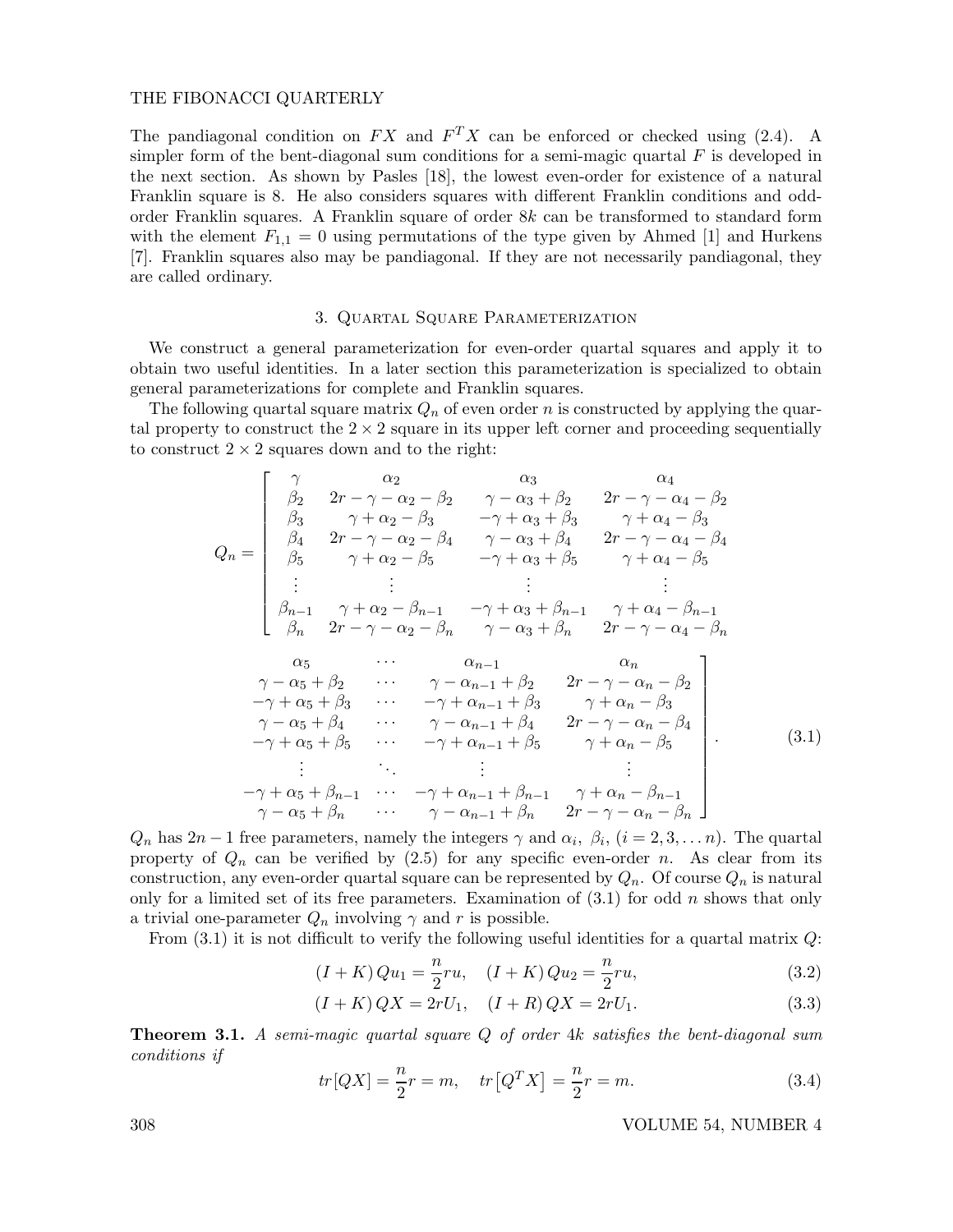*Proof.* For a semi-magic quartal square  $Q$ , Theorem 2.1 and the identities  $(3.3)$  give

$$
\text{tr}\left[QX\right] + \text{tr}\left[KQX\right] = 2m, \quad \text{tr}\left[QX\right] + \text{tr}\left[RQX\right] = 2m,
$$
\n
$$
\text{tr}\left[K^{2i}QX\right] = \text{tr}\left[QX\right] = \text{tr}\left[K^{2i+1}QX\right] = \text{tr}\left[KQX\right] = m
$$
\n
$$
\text{tr}\left[K^{2i}RQX\right] = \text{tr}\left[RQX\right] = \text{tr}\left[K^{2i+1}RQX\right] = \text{tr}\left[KRQX\right] = m
$$
\n
$$
\left.\begin{array}{c} i = 0, 1, \dots, \frac{n}{2} - 1, \\ 2.5 \end{array}\right.
$$
\n
$$
(3.5)
$$

and similarly for  $Q^T X$  since  $Q^T$  is quartal too. Therefore, by (2.4), (3.4), and (3.5),  $QX$ and  $Q^T X$  are pandiagonal and therefore, by Theorem 2.3, Q satisfies the bent-diagonal sum conditions.  $\Box$ 

This theorem provides a simple way of enforcing or checking the bent-diagonal sum conditions on a square that is known to be semi-magic and quartal.

## 4. Complete to Franklin Transformation

We consider the possible transformation of a complete magic square matrix  $C$  to a pandiagonal Franklin square matrix  $\hat{F}$  as given by

$$
\hat{F} = ZCZ,\tag{4.1}
$$

where the permutation matrix  $Z$  remains to be determined. It is required to be symmetric and rotationally symmetric, i.e.

$$
Z^T = Z^{-1} = Z, \quad RZR = Z. \tag{4.2}
$$

It follows from these requirements that  $\hat{F}$  is magic since C is magic. Furthermore,  $\hat{F}$  is natural when  $C$  is natural since  $Z$  is a permutation matrix. Other requirements will be placed on Z in what follows to make  $\hat{F}$  satisfy the pandiagonal Franklin square conditions which are considered next.

Quartal Property. We require that Z be of the form

$$
Z = \sum_{i=1}^{n/2} I'_i K^{2i} = \sum_{i=1}^{n/2} K^{2i} I''_i, \quad \sum_{i=1}^{n/2} I'_i = \sum_{i=1}^{n/2} I''_i = I,
$$
\n(4.3)

where  $I'_i$  and  $I''_i$  are diagonal matrices with elements 0 and 1. Then, by (4.3) and the identities  $(2.6)$ , we form

$$
(I + K)ZC(I + K) = (I + K)\sum_{i=1}^{n/2} I'_i K^{2i} C(I + K)
$$

$$
= (I + K)\sum_{i=1}^{n/2} I'_i C(I + K) = (I + K)C(I + K) = 2rU.
$$
(4.4)

Thus, according to (2.5),  $\tilde{C} = ZC$  is quartal and so

$$
(I + K)\tilde{C}Z(I + K) = \sum_{i=1}^{n/2} (I + K)\tilde{C}K^{2i}I''_i(I + K)
$$
  
=  $(I + K)\tilde{C}\sum_{i=1}^{n/2}I''_i(I + K) = (I + K)\tilde{C}(I + K) = 2rU.$  (4.5)

NOVEMBER 2016 309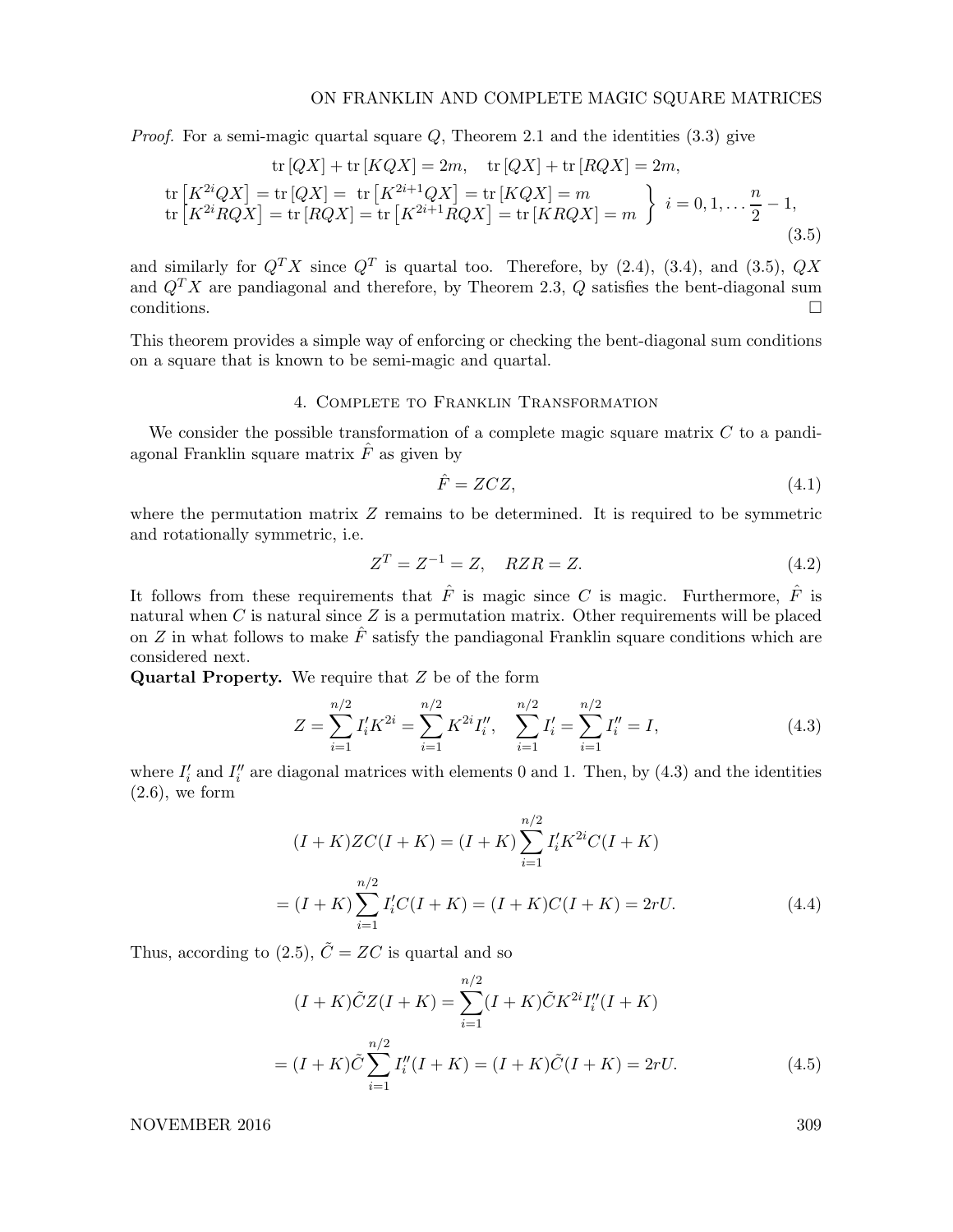Therefore,

$$
(I + K) ZCZ(I + K) = (I + K)\hat{F}(I + K) = 2rU,
$$
\n(4.6)

hence,  $\hat{F}$  is quartal and, by Theorem 2.2,  $\hat{F}$  is pandiagonal. Therefore, the identities (3.2) and  $(3.3)$  apply to  $\hat{F}$ .

**Half-Row/Column Sums.** To make  $\hat{F}$  satisfy the half-row/column sum conditions (2.11), we first apply  $(4.1)$  to the complementary condition  $(2.7)$  with  $(2.9)$  to obtain

$$
\hat{F} + \left[ ZK^{\frac{n}{2}} Z \right] \hat{F} \left[ ZK^{\frac{n}{2}} Z \right] = \frac{2}{n} mU. \tag{4.7}
$$

On post-multiplying this by  $u_1$  and requiring that

$$
\[ZK^{\frac{n}{2}}Z\]u_1 = u_1,\tag{4.8}
$$

we have

$$
\left(I + ZK^{\frac{n}{2}}Z\right)\hat{F}u_1 = mu.
$$
\n(4.9)

Let

$$
\hat{F}u_1 = \frac{m}{2}u + v\tag{4.10}
$$

and substitute this into  $(4.9)$  and  $(3.2)$  with  $(2.9)$  to obtain

$$
\left(I + ZK^{\frac{n}{2}}Z\right)v = 0,
$$
  
\n
$$
(I + K)v = 0.
$$
\n(4.11)

The only solution to both of these equations is  $v = 0$ , hence,  $\hat{F}u_1 = \frac{m}{2}u$  and, since  $\hat{F}$  is magic,  $\hat{F}u_2 = \frac{m}{2}u$ . A similar argument leads to  $\hat{F}^T u_1 = \hat{F}^T u_2 = \frac{m}{2}u$ . Thus,  $\hat{F}$  satisfies the half-row/column sum conditions  $(2.11)$  and is semi-magic.

**Bent-Diagonal Sums.** On post-multiplying  $(4.7)$  by X and requiring that

$$
\[ZK^{\frac{n}{2}}Z\]X=X\left[ZK^{\frac{n}{2}}Z\right],\tag{4.12}
$$

with (2.9), we obtain

$$
\hat{F}X + \left(ZK^{\frac{n}{2}}Z\right)\hat{F}X\left(ZK^{\frac{n}{2}}Z\right) = \frac{4}{n}mU_1\tag{4.13}
$$

and similarly for  $\hat{F}^T$ . Thus,

$$
\operatorname{tr}\left[\hat{F}X\right] = \operatorname{tr}\left[\hat{F}^T X\right] = m. \tag{4.14}
$$

Therefore, since  $\hat{F}$  is quartal and semi-magic, by Theorem 3.1,  $\hat{F}$  satisfies the bent-diagonal sum conditions. Since all the Franklin conditions are satisfied,  $\hat{F}$  is a pandiagonal Franklin magic square subject to the noted conditions on Z.

**Construction of Z.** To construct  $Z$  that satisfies the previously imposed conditions, we start with order 8 and then show how to construct  $Z$  successively for order 16, 24, .... For order 8 we take Z as

$$
Z_8 = \begin{bmatrix} I_2 & O_2 & O_2 & O_2 \\ O_2 & O_2 & I_2 & O_2 \\ O_2 & I_2 & O_2 & O_2 \\ O_2 & O_2 & O_2 & I_2 \end{bmatrix}, \quad I_2 \equiv \begin{bmatrix} 1 & 0 \\ 0 & 1 \end{bmatrix}, \quad O_2 \equiv \begin{bmatrix} 0 & 0 \\ 0 & 0 \end{bmatrix}, \quad (4.15)
$$

where  $I_2$  and  $O_2$  are submatrices of  $Z_8$ . The inverse transformation corresponding to (4.1), namely

$$
\hat{M} = Z\hat{F}Z\tag{4.16}
$$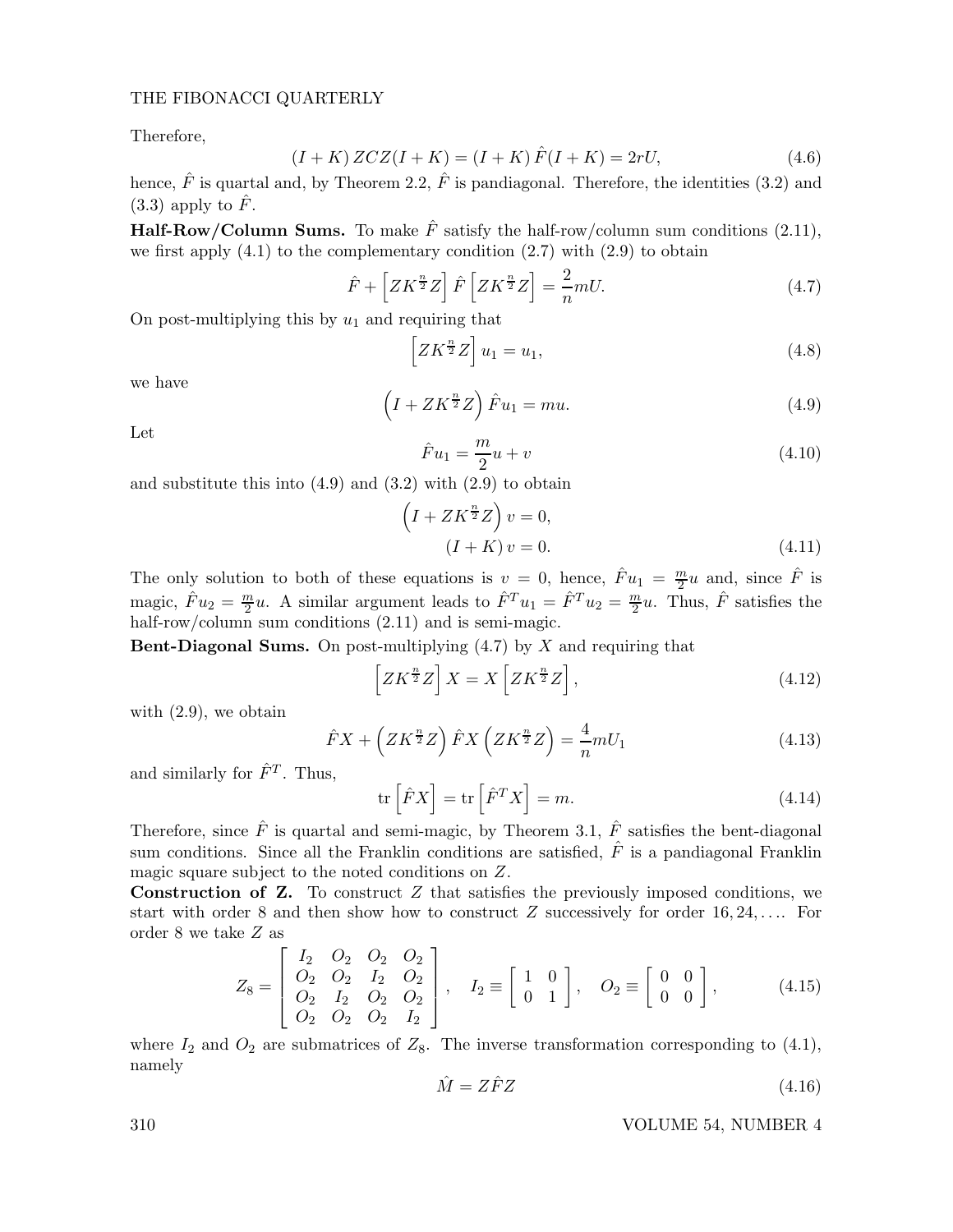with  $Z = Z_8$  is equivalent to the row/column permutations used by Schindel, et al. [22] to transform an order-8 pandiagonal Franklin magic square  $\hat{F}_8$  to a complete magic square  $\hat{M} = \hat{C}_8$ . The inverse transformation (4.16) is discussed further below.

It is not difficult to show that  $Z_8$  satisfies (4.2) and (4.3). On noting that

$$
Z_8 K^4 Z_8 = \begin{bmatrix} O_2 & I_2 & O_2 & O_2 \ I_2 & O_2 & O_2 \ O_2 & O_2 & I_2 \ O_2 & O_2 & I_2 \ O_2 & O_2 & I_2 \ O_2 & I_2 & O_2 \end{bmatrix}, \quad X_8 = \begin{bmatrix} I_2 & O_2 & O_2 & O_2 \ O_2 & I_2 & O_2 & O_2 \ O_2 & R_2 & O_2 & O_2 \ R_2 & O_2 & O_2 & O_2 \end{bmatrix}, \quad R_2 \equiv \begin{bmatrix} 0 & 1 \ 1 & 0 \end{bmatrix}, (4.17)
$$

it can be verified that  $Z_8$  satisfies (4.8) and (4.12).

For order  $n = 8k$   $(k = 2, 3, ...)$ , we construct  $Z_n$  sequentially by adding rows and columns onto  $Z_{n-8}$  as follows:

$$
Z_n = \begin{bmatrix} I_2 & O_2 & O & O_2 & O_2 \\ O_2 & O_2 & O & I_2 & O_2 \\ O & O & Z_{n-8} & O & O \\ O_2 & I_2 & O & O_2 & O_2 \\ O_2 & O_2 & O & O_2 & I_2 \end{bmatrix}, \quad n = 16, 24, ..., \quad (4.18)
$$

where O are submatrices of proper dimensions with 0 elements. Again,  $Z_n$  satisfies (4.2) and (4.3). On noting that  $Z_n K^{\frac{n}{2}} Z_n$  is of the same form as  $Z_8 K^4 Z_8$  in (4.17), it can be verified that  $Z_n$  satisfies (4.8) and (4.12). Thus,  $Z_n$  is a suitable Z matrix for transforming a complete magic square  $C_n$  to a pandiagonal Franklin magic square matrix  $\hat{F}_n$  by (4.1) for order  $n = 8k$ . It appears that no suitable  $Z_n$  exists for  $n = 8k + 4$ . Also, it is possible that other suitable  $Z_n$ may exist for  $n = 8k$ .

Inverse Transformation. We return to the inverse transformation  $(4.16)$  for an order-8k pandiagonal Franklin square  $\hat{F}$  transformed to a square  $\hat{M}$ . It follows from the preceding results that since  $\hat{F}$  is magic, quartal, and pandiagonal, then so is  $\hat{M}$ . However, the complementary property (2.7) for M does not follow from the Franklin square conditions for F except for  $n = 8$  as shown by the parameterizations given in the next section.

Other transformations of magic squares have been given previously. In particular, a regular (or associative) magic square can be transformed to a pandiagonal magic square by the Planck transformation [21] as given in matrix form by Nordgren [13]. Also, he shows that a Franklin square can be transformed to a (nonquartal) pandiagonal magic square in two ways [15].

## 5. Parameterizations

On placing restrictions on the general parameterization for a quartal square (3.1), we obtain general parameterizations for complete and Franklin squares of order 4k. A study of their transformations confirms the foregoing general results for order 8k. In addition, our parameterizations provide a means of generating natural squares of each type by numerical search on the free parameters. We recall that parameterizations are available for general order-3 and order-4 magic squares as discussed by Loly, et al. [9] and Nordgren [14].

**Complete Squares.** To obtain a general parameterization for a complete magic squares  $C_n$ of order  $n = 4k$ , we enforce the complementary condition (2.7) on  $Q_n$  from (3.1) which leads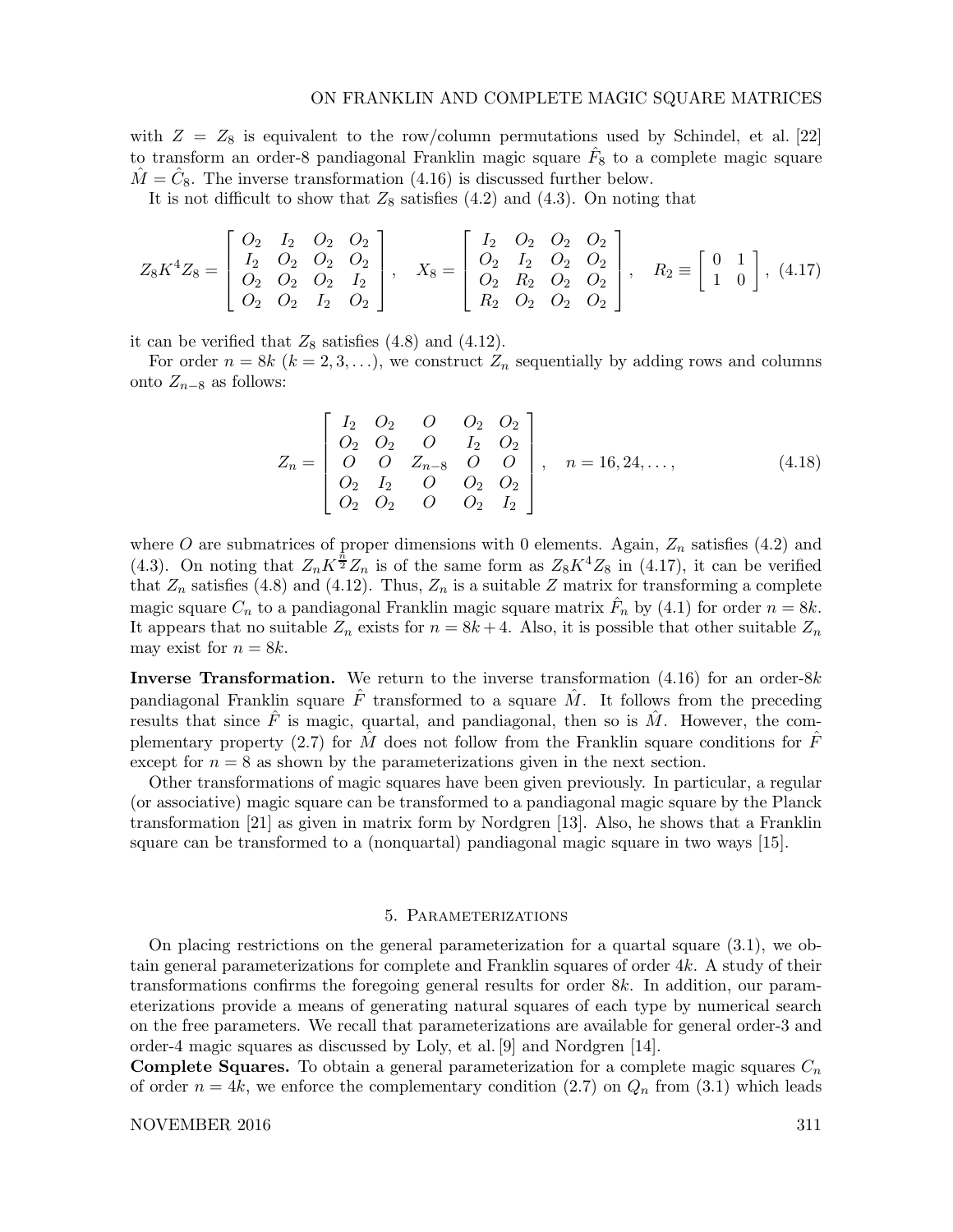$$
\quad\text{to}\quad
$$

$$
\alpha_{\frac{n}{2}+i} = \begin{cases}\n2r - \gamma - \alpha_i - \alpha_{\frac{n}{2}+1}, & i = 2, 4, \dots, \frac{n}{2}, \\
\gamma - \alpha_i + \alpha_{\frac{n}{2}+1}, & i = 3, 5, \dots, \frac{n}{2} - 1, \\
\beta_{\frac{n}{2}+1} = r - \alpha_{\frac{n}{2}+1}, & i = 2, 4, \dots, \frac{n}{2}, \\
r - \gamma - \beta_i + \alpha_{\frac{n}{2}+1}, & i = 2, 4, \dots, \frac{n}{2} - 1.\n\end{cases}
$$
\n(5.1)

Thus,  $C_n$  has *n* free parameters, namely  $\gamma, \alpha_2, \alpha_3, \ldots \alpha_{\frac{n}{2}+1}, \beta_2, \beta_3, \ldots \beta_{\frac{n}{2}}.$ 

For order 8, with  $\gamma = 0$  (for  $C_8$  in standard form), (5.1) and (3.1) give the following parameterization for a complete magic square:

$$
C_8 = \begin{bmatrix}\n0 & \alpha_2 & \alpha_3 & \alpha_4 \\
\beta_2 & 2r - \alpha_2 - \beta_2 & \beta_2 - \alpha_3 & 2r - \alpha_4 - \beta_2 \\
\beta_3 & \alpha_2 - \beta_3 & \beta_3 + \alpha_3 & \alpha_4 - \beta_3 \\
r - \alpha_5 & -r + \alpha_5 + \alpha_2 & r - \alpha_5 + \alpha_3 & -r + \alpha_5 + \alpha_4 \\
r + \alpha_5 - \beta_2 & r - \alpha_5 - \alpha_2 + \beta_2 & r + \alpha_5 - \alpha_3 - \beta_2 & r - \alpha_5 - \alpha_4 + \beta_2 \\
r - \alpha_5 - \beta_3 & -r + \alpha_5 + \alpha_2 + \beta_3 & r - \alpha_5 + \alpha_3 - \beta_3 & -r + \alpha_5 + \alpha_4 + \beta_3 \\
r + \alpha_5 - \beta_4 & r - \alpha_5 - \alpha_2 + \beta_4 & r + \alpha_5 - \alpha_3 - \beta_4 & r - \alpha_5 - \alpha_4 + \beta_4 \\
\alpha_5 & 2r - \alpha_5 - \alpha_2 & \alpha_5 - \alpha_3 & 2r - \alpha_5 - \alpha_4 \\
-\alpha_5 + \beta_2 & \alpha_5 + \alpha_2 - \beta_2 & -\alpha_5 + \beta_2 + \alpha_3 & \alpha_5 + \alpha_4 - \beta_2 \\
\alpha_5 + \beta_3 & 2r - \alpha_5 - \alpha_2 - \beta_3 & \alpha_5 + \beta_3 - \alpha_3 & 2r - \alpha_5 - \alpha_4 - \beta_3 \\
-\alpha_5 + \beta_4 & \alpha_5 + \alpha_2 - \beta_4 & -\alpha_5 + \beta_4 + \alpha_3 & \alpha_5 + \alpha_4 - \beta_4 \\
r - \beta_2 & -r + \alpha_2 + \beta_2 & r + \alpha_3 - \beta_2 & -r + \alpha_4 + \beta_2 \\
r - \beta_3 & r - \alpha_2 + \beta_3 & r - \alpha_3 - \beta_3 & r - \alpha_4 + \beta_3 \\
r - \beta_4 & -r + \alpha_2 + \beta_4 & r + \alpha_3 - \beta_4 & -r + \alpha_4 + \beta_4\n\end{bmatrix}
$$
(5.2)

which has 7 free parameters. Its magic properties follow from Theorem 2.1 and can be verified directly as can the complementary property  $(2.7)$  and the quartal property  $(2.5)$ .

Transformed Pandiagonal Franklin Squares. By the transformation (4.1) with (4.15) applied to  $C_8$  of  $(5.2)$  we obtain the following parameterization for an order-8 pandiagonal Franklin square:

$$
\hat{F}_8 = \begin{bmatrix}\n0 & \alpha_2 & \alpha_5 & 2r - \alpha_5 - \alpha_2 \\
\beta_2 & 2r - \alpha_2 - \beta_2 & -\alpha_5 + \beta_2 & \alpha_5 + \alpha_2 - \beta_2 \\
r - \alpha_5 & -r + \alpha_5 + \alpha_2 & r & r - \alpha_2 \\
r + \alpha_5 - \beta_2 & r - \alpha_5 - \alpha_2 + \beta_2 & r - \beta_2 & -r + \alpha_2 + \beta_2 \\
\beta_3 & \alpha_2 - \beta_3 & \alpha_5 + \beta_3 & 2r - \alpha_5 - \alpha_2 - \beta_3 \\
\beta_4 & 2r - \alpha_2 - \beta_4 & -\alpha_5 + \beta_4 & \alpha_5 + \alpha_2 - \beta_4 \\
r - \alpha_5 - \beta_3 & -r + \alpha_5 + \alpha_2 + \beta_3 & r - \beta_3 & r - \alpha_2 + \beta_3 \\
r + \alpha_5 - \beta_4 & r - \alpha_5 - \alpha_2 + \beta_4 & r - \beta_4 & -r + \alpha_2 + \beta_4\n\end{bmatrix}
$$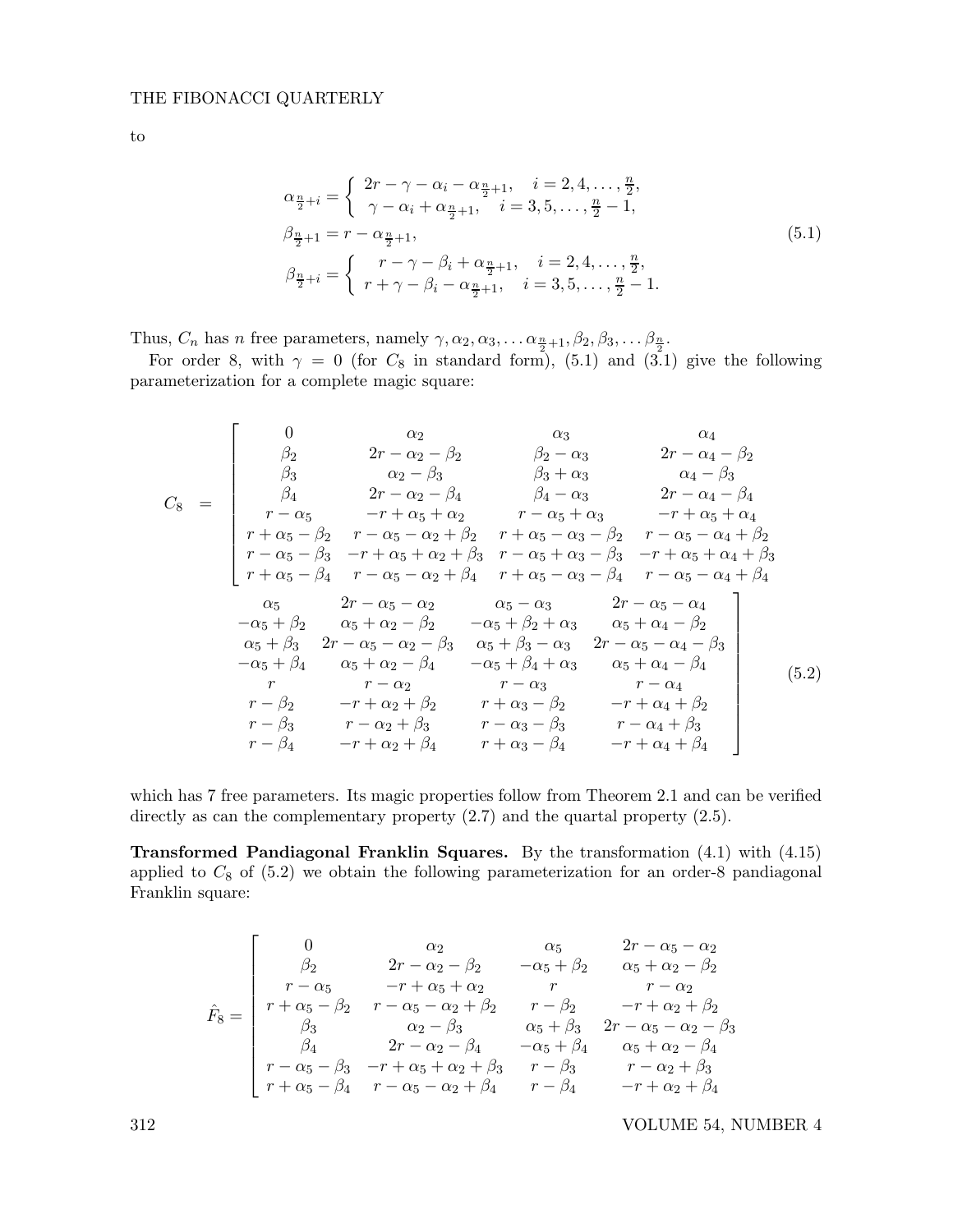$$
\begin{array}{ccccccccc}\n\alpha_{3} & \alpha_{4} & \alpha_{5} - \alpha_{3} & 2r - \alpha_{5} - \alpha_{4} \\
\beta_{2} - \alpha_{3} & 2r - \alpha_{4} - \beta_{2} & -\alpha_{5} + \alpha_{3} + \beta_{2} & \alpha_{5} + \alpha_{4} - \beta_{2} \\
r + \alpha_{3} - \alpha_{5} & -r + \alpha_{5} + \alpha_{4} & r - \alpha_{3} & r - \alpha_{4} \\
r + \alpha_{5} - \alpha_{3} - \beta_{2} & r - \alpha_{5} - \alpha_{4} + \beta_{2} & r + \alpha_{3} - \beta_{2} & -r + \alpha_{4} + \beta_{2} \\
\beta_{3} + \alpha_{3} & \alpha_{4} - \beta_{3} & \alpha_{5} - \alpha_{3} + \beta_{3} & 2r - \alpha_{5} - \alpha_{4} - \beta_{3} \\
\beta_{4} - \alpha_{3} & 2r - \alpha_{4} - \beta_{4} & -\alpha_{5} + \alpha_{3} + \beta_{4} & \alpha_{5} + \alpha_{4} - \beta_{4} \\
r - \alpha_{5} + \alpha_{3} - \beta_{3} & -r + \alpha_{5} + \alpha_{4} + \beta_{3} & r - \alpha_{3} - \beta_{3} & r - \alpha_{4} + \beta_{3} \\
r + \alpha_{5} - \alpha_{3} - \beta_{4} & r - \alpha_{5} - \alpha_{4} + \beta_{4} & r + \alpha_{3} - \beta_{4} & -r + \alpha_{4} + \beta_{4}\n\end{array}
$$
\n(5.3)

where the Franklin square conditions can be verified directly and  $\hat{F}_8$  satisfies the diagonal magic sum conditions (2.3) which makes  $\hat{F}_8$  pandiagonal by Theorem 2.2. This verifies the transformation (4.1) for order 8. It also has been verified in the same manner for orders 16 and 24. For order  $n = 8k$ , the transformed  $\hat{F}_n$  has n free parameters (for  $\gamma \neq 0$ ), the same as  $C_n$  from which it was transformed.

Ordinary Franklin Squares. We construct a general parameterization for an ordinary Franklin square  $F_n$  of order  $n = 4k$   $(k \geq 2)$  by enforcing the half-row/column sum conditions and the bent diagonal sum conditions on  $Q_n$  of (3.1). From these conditions, namely (2.11) and (3.4) of Theorem 3.1, applied to  $Q_n$  we find that

$$
\alpha_{\frac{n}{2}} = \frac{n}{4}r - \gamma - \sum_{i=2}^{n/2-1} \alpha_i, \quad \alpha_{n-1} = \gamma + \sum_{i=1}^{n/4-1} \alpha_{2i+1} - \sum_{i=n/4}^{n/2-2} \alpha_{2i+1},
$$

$$
\alpha_n = \frac{n}{4}r - \gamma - \sum_{i=1}^{n/4-1} \alpha_{2i+1} - \sum_{i=n/4}^{n/2-2} \alpha_{2i+2},
$$
(5.4)

and similar formulas for  $\beta_{\frac{n}{2}}$ ,  $\beta_{n-1}$ , and  $\beta_n$ . These formulas determine 6 of the  $2n-1$  free parameters of Q leaving  $2n - 7$  free parameters for  $F_n$ . For  $n = 4$ , we find that

$$
\alpha_2 = \alpha_4 = \beta_2 = \beta_4 = r - \gamma, \quad \alpha_3 = \beta_3 = \gamma,
$$
\n
$$
(5.5)
$$

so there is only one free parameter  $\gamma$  and no natural  $F_4$  as also shown by Pasles [18].

For  $n = 8$ , with  $\gamma = 0$  (for F in standard form), (5.4) and (3.1) give the following parameterization for an ordinary Franklin square:

$$
F_8 = \begin{bmatrix}\n0 & \alpha_2 & \alpha_3 & 2r - \alpha_2 - \alpha_3 \\
\beta_2 & 2r - \alpha_2 - \beta_2 & \beta_2 - \alpha_3 & \alpha_2 + \alpha_3 - \beta_2 \\
\beta_3 & \alpha_2 - \beta_3 & \beta_3 + \alpha_3 & 2r - \alpha_2 - \alpha_3 - \beta_3 \\
2r - \beta_2 - \beta_3 & \beta_2 + \beta_3 - \alpha_2 & 2r - \alpha_3 - \beta_2 - \beta_3 & -2r + \alpha_2 + \alpha_3 + \beta_2 + \beta_3 \\
\beta_5 & \alpha_2 - \beta_5 & \beta_5 + \alpha_3 & 2r - \alpha_2 - \alpha_3 - \beta_5 \\
\beta_6 & 2r - \alpha_2 - \beta_6 & \beta_6 - \alpha_3 & \alpha_2 + \alpha_3 - \beta_6 \\
\beta_3 - \beta_5 & \alpha_2 - \beta_3 + \beta_5 & \alpha_3 + \beta_3 - \beta_5 & 2r - \alpha_2 - \alpha_3 - \beta_3 + \beta_5 \\
2r - \beta_3 - \beta_6 & \beta_3 + \beta_6 - \alpha_2 & 2r - \alpha_3 - \beta_3 - \beta_6 & -2r + \alpha_2 + \alpha_3 + \beta_3 + \beta_6\n\end{bmatrix}
$$

NOVEMBER 2016 313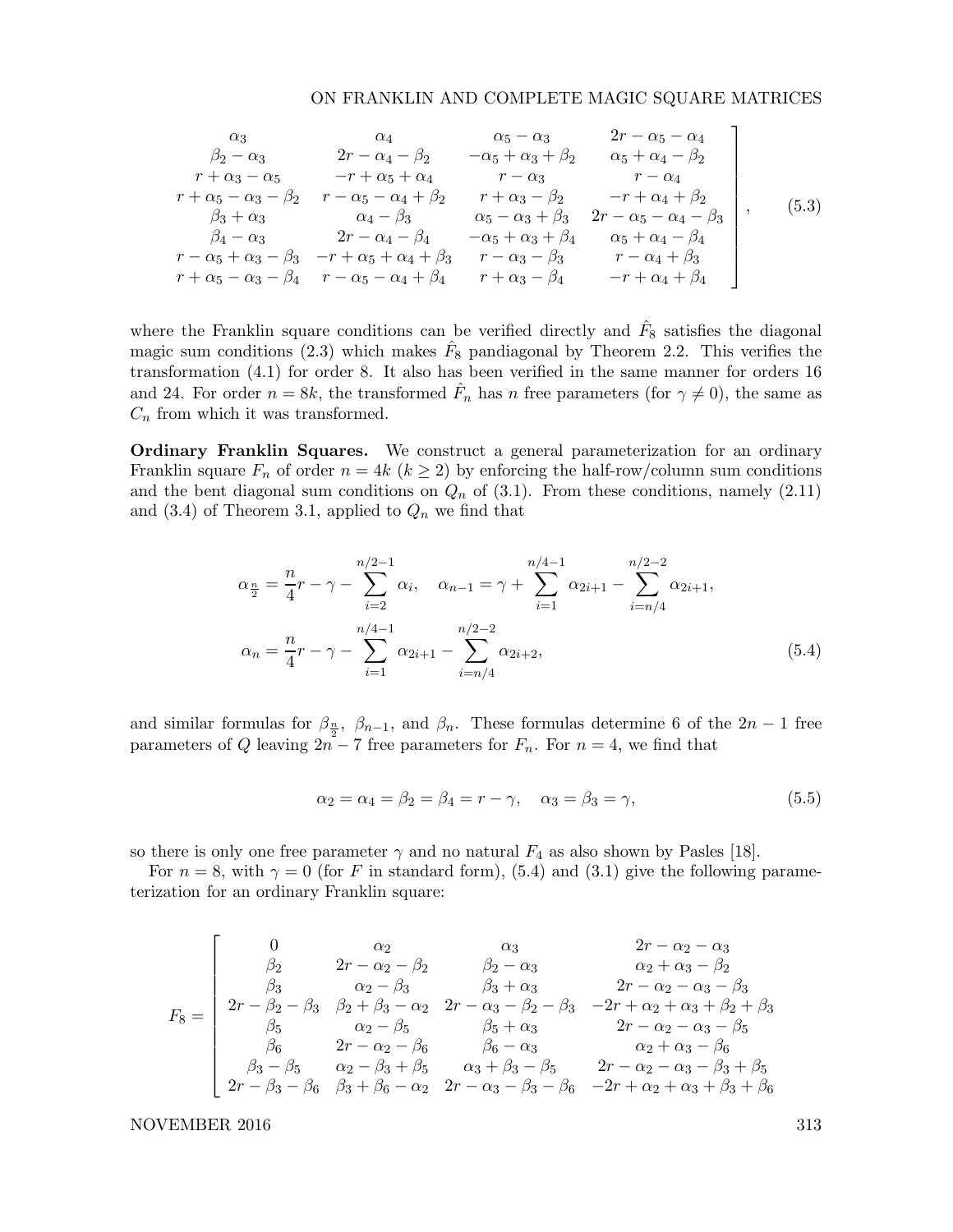$$
\begin{array}{ccccccccc}\n\alpha_{5} & \alpha_{6} & \alpha_{3} - \alpha_{5} & 2r - \alpha_{3} - \alpha_{6} \\
\beta_{2} - \alpha_{5} & 2r - \alpha_{6} - \beta_{2} & -\alpha_{3} + \alpha_{5} + \beta_{2} & \alpha_{3} + \alpha_{6} - \beta_{2} \\
\beta_{3} + \alpha_{5} & \alpha_{6} - \beta_{3} & \alpha_{3} - \alpha_{5} + \beta_{3} & 2r - \alpha_{3} - \alpha_{6} - \beta_{3} \\
2r - \alpha_{5} - \beta_{2} - \beta_{3} & -\alpha_{6} + \beta_{2} + \beta_{3} & 2r - \alpha_{3} + \alpha_{5} - \beta_{2} - \beta_{3} & -2r + \alpha_{3} + \alpha_{6} + \beta_{2} + \beta_{3} \\
\beta_{5} + \alpha_{5} & \alpha_{6} - \beta_{5} & \alpha_{3} - \alpha_{5} + \beta_{5} & 2r - \alpha_{3} - \alpha_{6} - \beta_{5} \\
\beta_{6} - \alpha_{5} & 2r - \alpha_{6} - \beta_{6} & -\alpha_{3} + \alpha_{5} + \beta_{6} & \alpha_{3} + \alpha_{6} - \beta_{6} \\
\alpha_{5} + \beta_{3} - \beta_{5} & \alpha_{6} - \beta_{3} + \beta_{5} & \alpha_{3} - \alpha_{5} - \beta_{5} + \beta_{3} & 2r - \alpha_{3} - \alpha_{6} + \beta_{5} - \beta_{3} \\
2r - \alpha_{5} - \beta_{3} - \beta_{6} & -\alpha_{6} + \beta_{3} + \beta_{6} & 2r - \alpha_{3} + \alpha_{5} - \beta_{3} - \beta_{6} & -2r + \alpha_{3} + \alpha_{6} + \beta_{3} + \beta_{6}\n\end{array}
$$
\n(5.6)

which has 8 free parameters, one more than the pandiagonal Franklin square of  $(5.3)$ . Thus, as expected, there are many more order-8 ordinary Franklin squares than pandiagonal ones. For order-8 natural Franklin squares this ratio is 2 to 1 in the numerical results of Schindel, et al. [22].

Pandiagonal Franklin Squares. The diagonal magic sum conditions (2.3) on an ordinary  $F_n$  of order  $n = 4k$   $(k \geq 2)$ , as parameterized above, are satisfied if

$$
4\sum_{i=1}^{n/4-1} (\alpha_{2i+1} + \beta_{2i+1}) - (n-8)\gamma = m \tag{5.7}
$$

in which case  $F_n$  is pandiagonal according to Theorem 2.2 and has  $2n - 8$  free parameters.

From  $(5.6)$  or  $(5.7)$ ,  $F_8$  satisfies the diagonal magic sum conditions  $(2.3)$  if

$$
\alpha_3 + \beta_3 = [F_8]_{13} + [F_8]_{31} = r \tag{5.8}
$$

in which case, by Theorem 2.2,  $F_8$  is pandiagonal. The element condition of  $(5.8)$  is satisfied by  $\hat{F}_8$  of (5.3) and it provides a simple way of identifying order-8 Franklin squares (in standard form) that are pandiagonal. Also,  $[F_8]_{33} = r$  for this case.

On enforcing (5.8) on  $F_8$  of (5.6) we obtain the pandiagonal Franklin square  $\hat{F}_8$  of (5.3) with slightly different numbering of the free parameters. In view of this equivalence, it follows that any order-8 pandiagonal Franklin square  $\hat{F}_8$  can be transformed to a complete square  $C_8$ by (4.16) as can be verified directly and is done numerically by Schindel, et al. [22] for natural  $\hat{F}_8$ . Thus, we have a one-to-one correspondence between the sets of (natural or general)  $\hat{F}_8$ and  $C_8$ .

For higher-order Franklin squares, (5.7) again determines one of the parameters, leaving  $2n-8$  free parameters for a pandiagonal Franklin square  $\tilde{F}_n$  of order  $n=4k$ . For  $n=4k$  $(k \geq 3)$  the number of free parameters  $2n-8$  in  $\tilde{F}_n$  exceeds the number of free parameters n in a general complete square  $C_n$  and its transformed pandiagonal Franklin square  $\hat{F}_n$   $(n = 8k)$ ; their numbers being equal for  $n = 8$ . Thus, for  $n = 8k$  ( $k \ge 2$ ) there are pandiagonal Franklin magic squares that cannot be transformed to complete magic squares. For example, the order-16 pandiagonal Franklin square given by Morris [12] (attributed to Franklin) does not transform to a complete square by  $(4.16)$  with  $Z_{16}$  from  $(4.18)$ .

## 6. Spectra

Since the number of nonzero eigenvalues of a matrix cannot exceed its rank, we first determine the rank of our parameterized complete and Franklin squares. According to Maple<sup>©</sup> (in Scientific WorkPlace  $\overline{Q}$ ), all of the order-8 squares parameterized above are rank 3. This agrees with the numerical results for all order-8 natural Franklin squares generated in [22] as noted in [4]. To see why this is so, consider the reduced row echelon form of the general order-8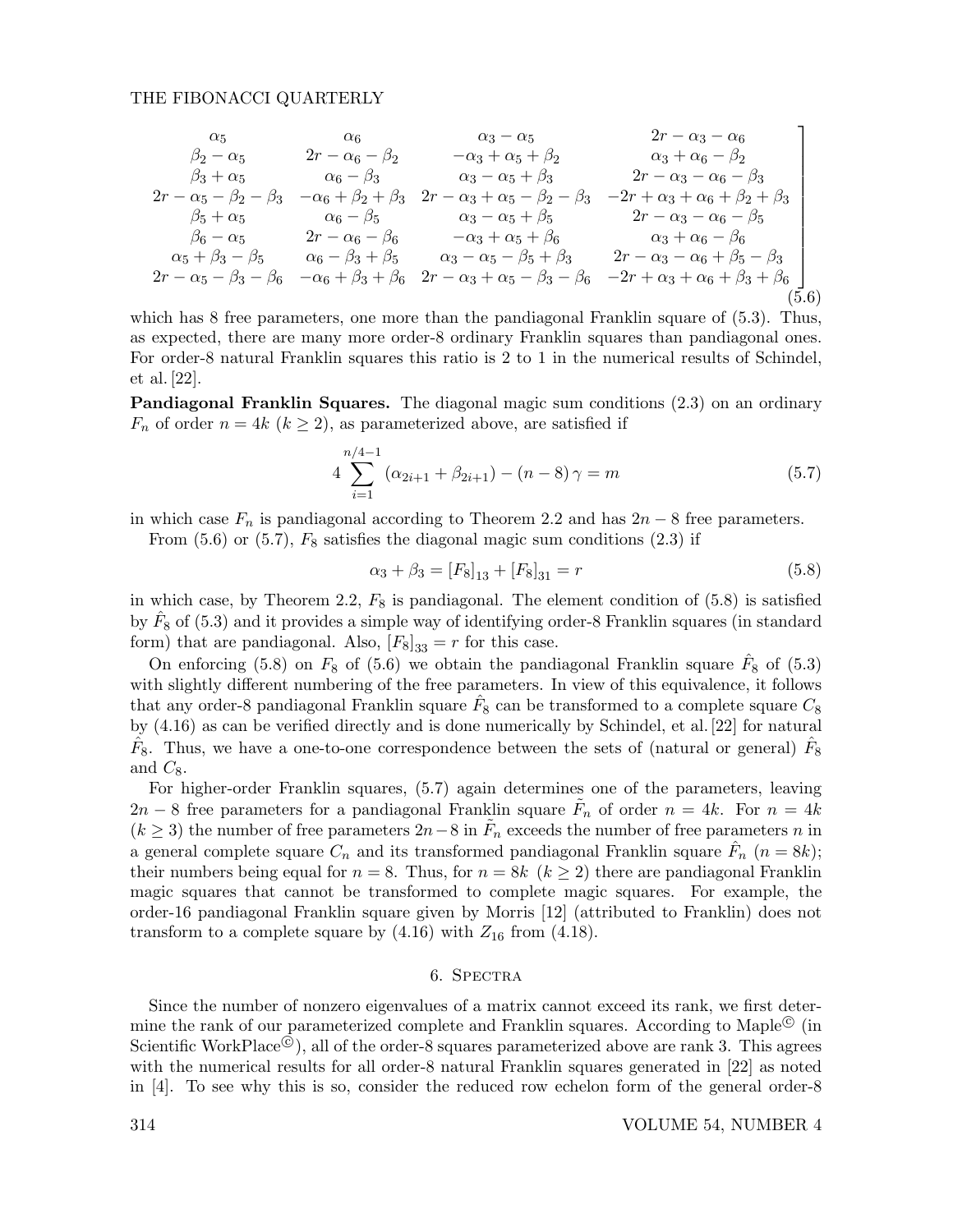quartal square  $Q_8$  from  $(3.1)$  for which Maple<sup>©</sup> gives

$$
\begin{bmatrix}\n1 & 0 & 0 & \frac{\alpha_4 - \alpha_2}{\gamma - \alpha_3} & \frac{\alpha_5 - \alpha_3}{\gamma - \alpha_3} & \frac{\alpha_6 - \alpha_2}{\gamma - \alpha_3} & \frac{\alpha_7 - \alpha_3}{\gamma - \alpha_3} & \frac{\alpha_8 - \alpha_2}{\gamma - \alpha_3} \\
0 & 1 & 0 & 1 & 0 & 1 & 0 & 1 \\
0 & 0 & 1 & -\frac{\alpha_4 - \alpha_2}{\gamma - \alpha_3} & \frac{\gamma - \alpha_5}{\gamma - \alpha_3} & -\frac{\alpha_6 - \alpha_2}{\gamma - \alpha_3} & \frac{\gamma - \alpha_7}{\gamma - \alpha_3} & -\frac{\alpha_8 - \alpha_2}{\gamma - \alpha_3} \\
\vdots & \vdots & \vdots & \vdots & \vdots & \vdots & \vdots\n\end{bmatrix}.
$$
\n(6.1)

If  $Q_8$  is natural, none of the elements in (6.1) can be 0 and rank  $[Q_8] = 3$ . A detailed analysis of the Gaussian elimination procedure used to derive  $(6.1)$  when applied to  $Q_n$  from  $(3.1)$ results in a reduced row echelon form similar to (6.1). Therefore, natural  $Q_n$ ,  $C_n$ ,  $\hat{F}_n$ , and  $F_n$ are rank 3, since they all are quartal.

For certain general quartal squares, rank  $[Q_n] = 2$ . This includes the case  $\gamma = \alpha_i = \eta$  for i odd, and  $\alpha_i = \mu$  for i even. Also, rank  $[Q_n] = 1$  if  $\gamma = \alpha_i = r = 0$ . The reduced column echelon form of  $Q_n$  replaces  $\alpha_i$  by  $\beta_i$  in (6.1) and leads to the same conclusions.

A bound on rank  $[Q_n]$  can be obtained from the quartal property condition (2.5) and Sylvester's rank inequality for order-n square matrices  $A, B, C$  extended to the form

$$
rank [A] + rank [B] + rank [C] - 2n \le rank [ABC]. \qquad (6.2)
$$

With

$$
A = C = I + K, \quad B = Q_n, \quad ABC = 2rU,
$$
\n
$$
(6.3)
$$

and noting that for even  $n$ 

$$
rank [I + K] = n - 1, rank [U] = 1,
$$
\n(6.4)

 $(2.5)$  and  $(6.2)$  lead to

$$
rank[Q_n] \le 3 \tag{6.5}
$$

which agrees with the foregoing results.

Next we consider the eigenvalues and eigenvectors of quartal squares.

**Theorem 6.1.** A diagonal-magic quartal square  $Q_n$  has the eigenvalue m and one pair of eigenvalues  $\pm \lambda$ . If  $\lambda \neq 0$  and this  $Q_n$ , is natural, then it is diagonalizable.

*Proof.* As noted by Mattingly [10], the eigenvalue m follows from the semi-magic condition  $(2.2)_1$  and all other eigenvalues are less than m in absolute value. Since, as shown above, rank  $[Q_n] \leq 3$ ,  $Q_n$  has at most 3 nonzero eigenvalues  $m, \lambda_1, \lambda_2$  which must sum to tr  $[Q_n]$ . From the diagonal-magic condition (2.3), tr  $[Q_n] = m$ , hence,  $\lambda_1 = \lambda$ ,  $\lambda_2 = -\lambda$  for a diagonalmagic quartal square  $Q_n$ .

It is not difficult to find the eigenvectors for five 0 eigenvalues of  $Q_8$  of  $(3.1)$  to be the columns of the matrix

$$
\begin{bmatrix}\n\alpha_4 - \alpha_2 & \alpha_5 - \alpha_3 & \alpha_6 - \alpha_2 & \alpha_7 - \alpha_3 & \alpha_8 - \alpha_2 \\
-(\alpha_3 - \gamma) & 0 & -(\alpha_3 - \gamma) & 0 & -(\alpha_3 - \gamma) \\
-(\alpha_4 - \alpha_2) & \gamma - \alpha_5 & -(\alpha_6 - \alpha_2) & \gamma - \alpha_7 & -(\alpha_8 - \alpha_2) \\
\alpha_3 - \gamma & 0 & 0 & 0 & 0 \\
0 & \alpha_3 - \gamma & 0 & 0 & 0 \\
0 & 0 & \alpha_3 - \gamma & 0 & 0 \\
0 & 0 & 0 & \alpha_3 - \gamma & 0 \\
0 & 0 & 0 & 0 & \alpha_3 - \gamma\n\end{bmatrix}
$$
\n(6.6)

and this can be generalized to higher order  $Q_n$  without difficulty by following the same pattern for the elements. Thus, if  $Q_n$  is natural, these  $n-3$  simple eigenvectors are linearly

## NOVEMBER 2016 315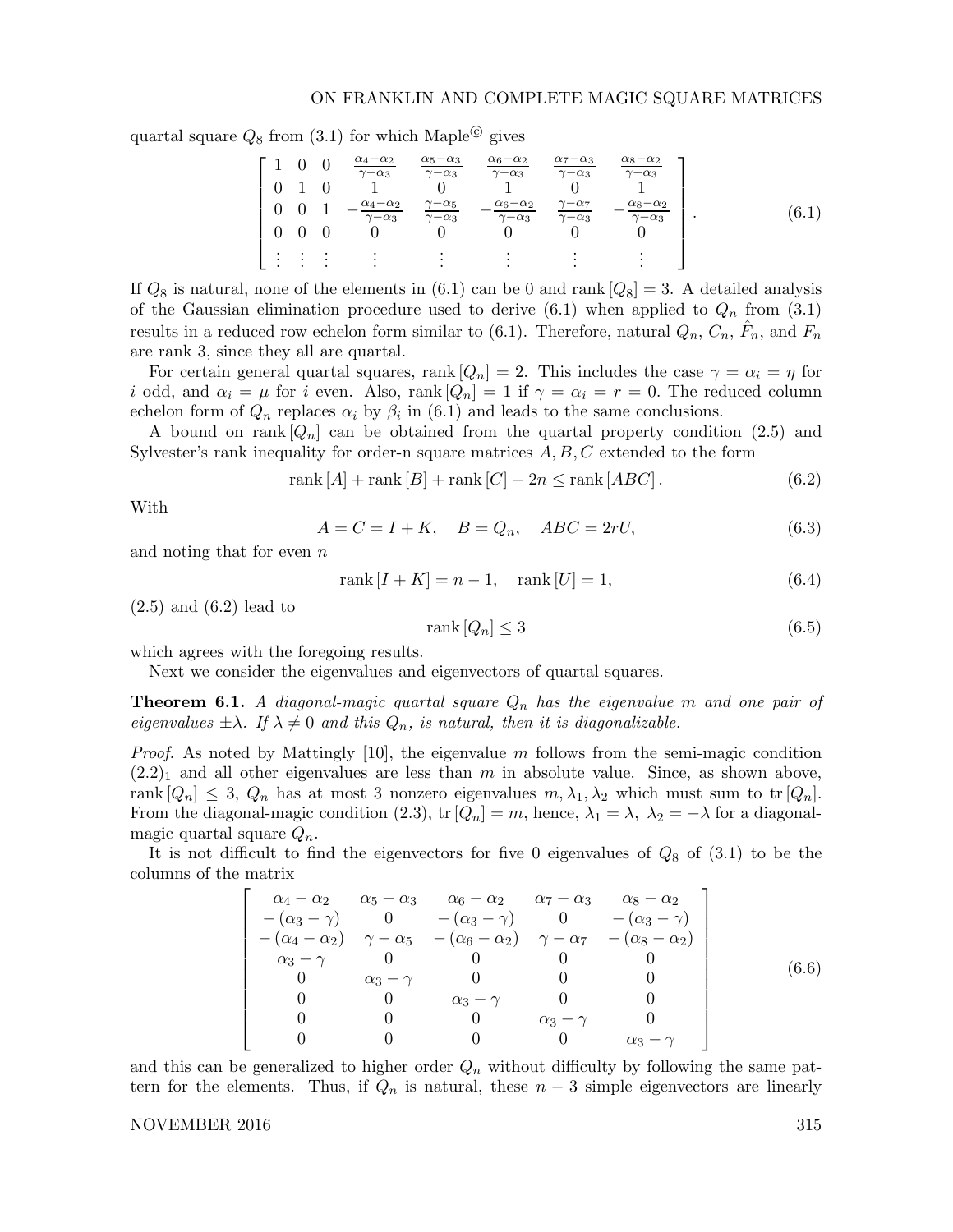independent. If  $\lambda \neq 0$ , then the three nonzero eigenvalues are distinct and the spectral matrix is diagonal.  $\square$ 

This theorem applies to all complete squares and all pandiagonal Franklin squares. When  $\lambda_1 = -\lambda_2 = 0$  these two eigenvalues may have generalized eigenvectors in which case  $Q_n$ would not be diagonalizable. Since an ordinary Franklin square  $F$  need only be semi-magic, it may have a pair of equal eigenvalues which may have generalized eigenvectors in which case F would not be diagonalizable. Numerical examples of nondiagonalizable general  $C_8$  and  $F_8$ have been found for both such cases by the author.

## 7. Matrix Powers of Franklin Squares

Theorem 7.1. An odd matrix power of a pandiagonal Franklin square is a pandiagonal Franklin square.

*Proof.* The sum conditions (2.11) on the half rows/columns of a Franklin square F together with  $(2.2)$  lead to

$$
F^{i}u_{1} = F^{i-1}Fu_{1} = \frac{m}{2}F^{i-1}u = \frac{m^{i}}{2}u
$$
\n(7.1)

and similarly for  $F^i u_2$ ,  $[F^i]^T u_1$ , and  $[F^i]^T u_2$ . Thus,  $F^i$  satisfies the appropriate sum conditions corresponding to (2.11) on its half rows/columns and  $F<sup>i</sup>$  is semi-magic.

In order to verify the diagonal magic sum conditions on  $F<sup>i</sup>$ , we recall that the Jordan form of  $F$  and its matrix power  $F^i$  can be written as

$$
F = SDS^{-1}, \quad F^i = SD^i S^{-1}, \tag{7.2}
$$

where for magic F with eigenvalues  $m, \pm \lambda$  (as noted above) and i odd

$$
D = \begin{bmatrix} m & 0 & 0 & 0 & \cdots \\ 0 & \lambda & 0 & 0 & \cdots \\ 0 & 0 & -\lambda & 0 & \cdots \\ 0 & 0 & 0 & 0 & \cdots \\ \vdots & \vdots & \vdots & \vdots & \ddots \end{bmatrix}, \quad D^{i} = \begin{bmatrix} m^{i} & 0 & 0 & 0 & \cdots \\ 0 & \lambda^{i} & 0 & 0 & \cdots \\ 0 & 0 & -\lambda^{i} & 0 & \cdots \\ 0 & 0 & 0 & 0 & \cdots \\ \vdots & \vdots & \vdots & \vdots & \ddots \end{bmatrix}, \quad (7.3)
$$

or if  $\lambda = 0$  and there are two generalized eigenvectors, then

$$
D = \begin{bmatrix} m & 1 & 0 & 0 & \cdots \\ 0 & 0 & 1 & 0 & \cdots \\ 0 & 0 & 0 & 0 & \cdots \\ 0 & 0 & 0 & 0 & \cdots \\ \vdots & \vdots & \vdots & \vdots & \ddots \end{bmatrix}, \quad D^{i} = \begin{bmatrix} m^{i} & m^{i-1} & m^{i-2} & 0 & \cdots \\ 0 & 0 & 0 & 0 & \cdots \\ 0 & 0 & 0 & 0 & \cdots \\ \vdots & \vdots & \vdots & \vdots & \ddots \end{bmatrix}.
$$
 (7.4)

In both of these cases

$$
\operatorname{tr}\left[F\right] = m, \quad \operatorname{tr}\left[F^{i}\right] = m^{i}, \ (i \text{ odd}). \tag{7.5}
$$

With  $S^{-1}RS$  represented by a matrix with elements  $s_{ij}$ , we have

$$
\text{tr}\left[RF\right] = \text{tr}\left[DS^{-1}RS\right] = ms_{11} + \lambda \left(s_{22} - s_{33}\right) = m,\tag{7.6}
$$

hence,

$$
s_{11} = 1, \quad s_{22} - s_{33} = 0 \text{ or } \lambda = 0. \tag{7.7}
$$

Therefore,

$$
\text{tr}\left[RF^{i}\right] = \text{tr}\left[D^{i}S^{-1}RS\right] = m^{i}s_{11} + \lambda^{i}\left(s_{22} - s_{33}\right) = m^{i}.\tag{7.8}
$$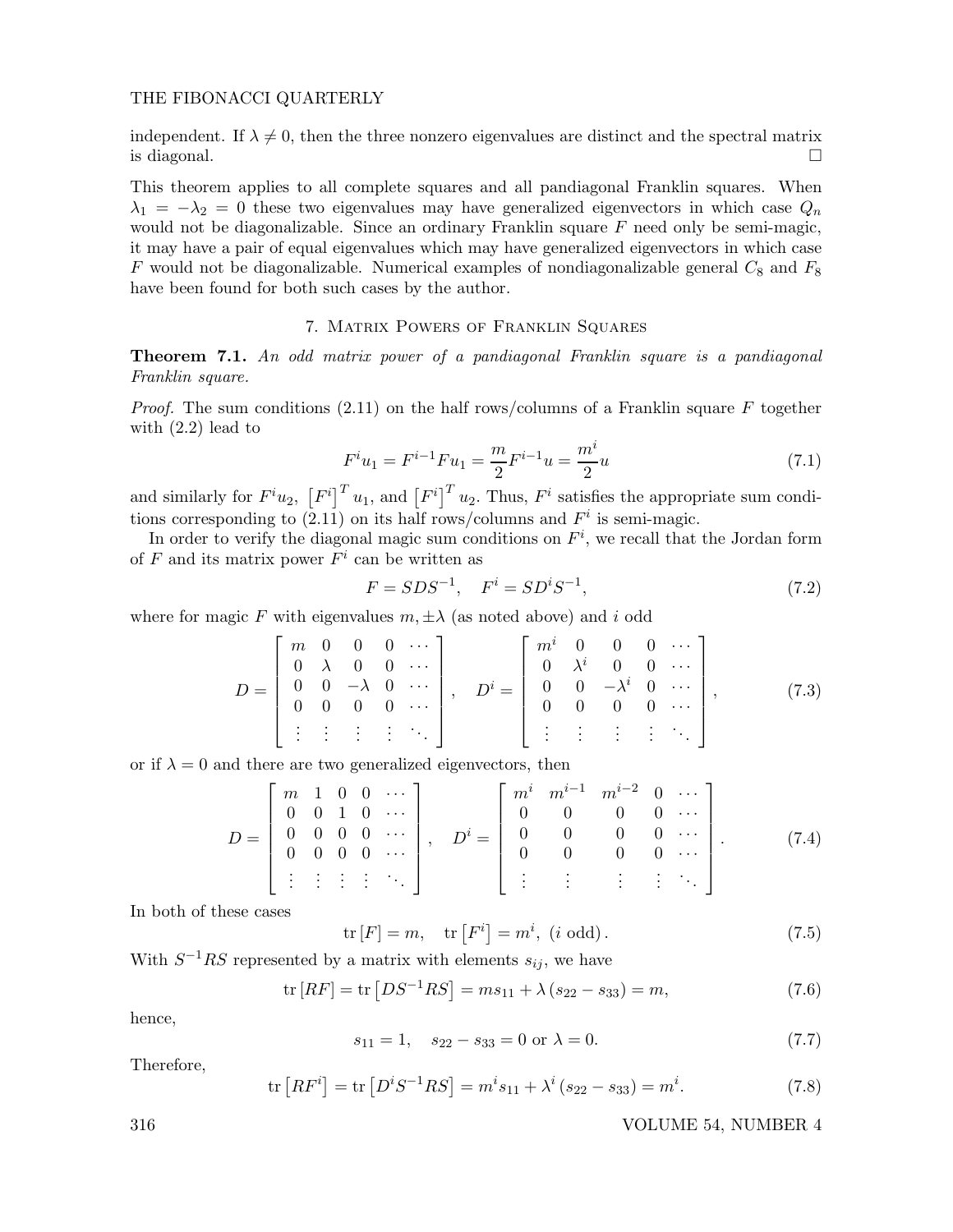Thus,  $F^i$  satisfies the appropriate diagonal sum conditions corresponding to (2.3), hence,  $F^i$ is magic. The quartal condition on  $F<sup>i</sup>$  can be established from (2.5) and (7.3) in the same manner as for (7.8), where again the coefficients of  $\lambda$  and  $\lambda^i$  vanish.

With  $(7.2)$ , the bent-diagonal condition  $(3.4)$  for a Franklin magic square F reads

$$
\text{tr}\left[FX\right] = \text{tr}\left[DS^{-1}XS\right] = m. \tag{7.9}
$$

By the same argument used to derive (7.8) we find that

$$
\operatorname{tr}\left[F^{i}X\right] = \operatorname{tr}\left[\left(F^{i}\right)^{T}X\right] = m^{i} \tag{7.10}
$$

which are the appropriate bent-diagonal conditions corresponding to  $(3.4)$  for a quartal square. Therefore,  $F^i$  is a Franklin magic square and, by Theorem 2.2, it is pandiagonal.

In a similar manner it can be shown that the product of an odd number of pandiagonal Franklin squares is a pandiagonal Franklin square. Theorem 7.1 has been confirmed numerically for the order-16 pandiagonal Franklin square given by Morris [12] (attributed to Franklin). Numerical results also show that odd powers of nonpandiagonal Franklin squares are not Franklin squares in general.

A simpler proof of Theorem 7.1 is possible for a pandiagonal Franklin square  $\hat{F}$  of order-8k transformed from a complete magic square C by  $(4.1)$ . It follows from $(4.1)$  and  $(4.2)$  that

$$
\hat{F}^i = [ZCZ]^i = ZC^iZ,\tag{7.11}
$$

where  $C^i$  is a complete magic square for odd i as shown by Nordgren [13]. Therefore, it follows from (4.1) and (7.11) that  $\hat{F}^i$  is a pandiagonal Franklin magic square for odd *i*. Matrix powers of magic squares also are considered by Cook, et al. [5].<sup>3</sup>

## 8. Number of Franklin Squares

As noted by Schindel, et al. [22], only one third of their 1,105,920 numerically generated natural order-8 Franklin squares are pandiagonal and can be transformed to complete magic squares.<sup>4</sup> This number corresponds to the number 368,640 of order-8 natural complete magic squares enumerated by Ollerenshaw and Brée [16]. Thus, our transformation of order-8 natural complete magic squares to natural pandiagonal Franklin magic squares (the inverse of the transformation in [22]) produces the same one third of the known natural Franklin squares of order-8.

As indicated by our parameterizations and noted in [22], for higher orders one expects there to be even more Franklin squares that cannot be transformed to or from complete magic squares. Since the number of complete magic squares is determined in [16], our transformation provides a lower bound on the number of pandiagonal and ordinary Franklin squares of order-8k.

Ahmed [1] determines the number of general order-8 Franklin squares with magic sum equal to that of natural squares to be  $2.29...$  E14 which is an upper bound on the number of natural ones. In our parameterization for a general order-8 Franklin square there are 9 free parameters (when  $\gamma$  is retained) each of which can take up to 64 values  $(0, 1, \ldots, 63)$  for equivalence with a natural magic square, giving  $64 \times 63 \times \cdots \times 56 = 9.99...$  E15 possible squares as an upper bound on the number of general and natural ones. This number can be reduced somewhat by a more detailed consideration of allowable values for other elements of  $F_8$  in its parameterization (5.6). Similar results can be obtained from our parameterizations

<sup>3</sup>Unfortunately, the purported Franklin square given by them does not meet the Franklin square conditions. <sup>4</sup>The number 1,105,920 was verified by Amela [2] using a different method of construction.